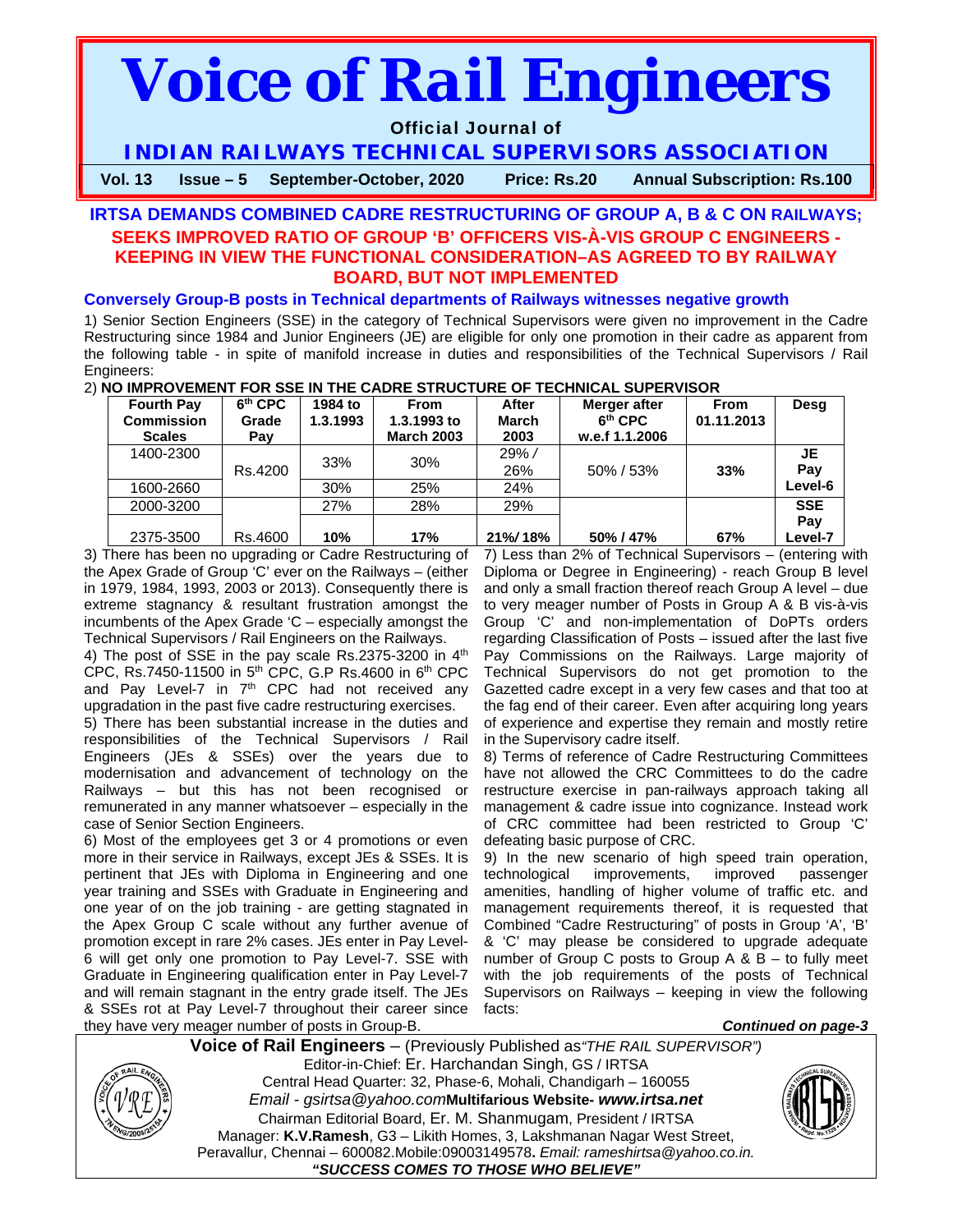# **Editorial RATIONALE & IMPACT OF NEW SERIES OF CONSUMER PRICE INDEX(CPI-IW)WITH 2016 AS BASE YEAR**

The ongoing series of Consumer Price Index for industrial workers on base 2001=100 has been replaced by base 2016=100. Prof.G.K.Chanda Committee in 2006 recommended for base year updation at a gap not exceeding 10 years. The consumption pattern of the working class population has undergone changes over a period of time and therefore, it becomes necessary that the consumption basket is updated from time to time to maintain the representative character of the consumer price index, says the report. Coverage of seven sectors was not changed in the new series.

Under the new series number of centres for data collection is increased from 78 to 88 and States / union territories covered increased from 25 to 28. Sample size has been increased to 44,384 from 41,040. Coverage of markets has also been increased to 317 from 289 across the country. It appears that selection of markets was also done based on popularity of the markets and actual price prevailing in the selected open markets are being collected in the new series. Income and expenditure data from 88 centres were collected from January 2016 to December 2016.

The report says that, one of the main purpose of CPI-IW is for regulating and determination of dearness allowance (DA) being paid to central / state Government staff. But definition of "Working Class Family" doesn't cover majority of Government Employees. As per report "Working Class Family" means, at least one member of the family working as manual worker in any of the seven sectors and derives 50% or more of its income through manual work.

Prof.G.K.Chanda Committee recommended for consultation with stakeholders from very beginning till the end of the survey. But "Standing Tripartite Committee" formed to advise the Government had only two representations from Trade Unions, General Secretaries of BMS & INTUC. The committee was having 18 members. In another Committee "Technical Advisory Committee on Statistics of Prices and Cost of Living", reconstituted to examine specific weighting diagrams for all the centres, selection of base year, compilation of base year process, trial indices and computation of linking factors, representatives of state Governments & Trade Unions were excluded from the committee.

One of the major change in computation is done in averaging of Base Price. Annual average of price data collected during the period of January to December 2016 was done by geometric average instead of arithmetic average followed in old series. It is claimed that geometric average is least influenced by extreme values. But it will reduce the average price.

Price of Public Distribution System (PDS) supply items like rice, wheat, sugar, etc. consumption reported by large number of families irrespective of expenditure criterion, have been retained in the index basket. Price of PDS items used in index computation is weighted average of open market and PDS prices wherein weight is the proportion of total requirement met from these two sources for targeted beneficiary. This will bring down the base price of stable food items consumed by working class.

Let us take the example of data shown in table on price collection of one item in one year. In the period of one year lowest price is Rs.20 and highest price is Rs.100 for the selected item. Total money spent by the family for this item in one year is Rs.545 at arithmetic average of Rs.45.40 per month. But geometric mean for the same data is Rs.39.80 only. In arithmetic mean actual money spend is reflected, i.e  $Rs.45.40 \times 12$  months =  $Rs.545$ . But in geometric mean actual money spend is not reflected, Rs.39.8 x 12 = Rs. 477.60, it is lesser than actual money spent. Non reflection of peak price in geometric average method will bring down the consumer price index.

| Month    | Price<br>in Rs |
|----------|----------------|
| January  | 40             |
| Feb      | 38             |
| Mar      | 35             |
| Apr      | 30             |
| May      | 25             |
| Jun      | 20             |
| Juy      | 22             |
| Aug      | 35             |
| Sep      | 45             |
| Oct      | 95             |
| Nov      | 100            |
| December | 60             |
| Total    | 545            |

The report is silent about share of workers having written contract with their respective employers among the lot from data collected.

Another possible reason for inaccuracy in data collection done in the year 2016 is imposition of major decision of demonetisation in November 2016. Demonetisation had severe impact on country's economy as a whole. Its impact on employment is important, particularly in a situation when majority of wage payments are made in cash form. Employment scenario in the country was not conducive enough to face any challenge such as surprise 'demonetisation' of currency. So earning and consumption data collected in the months of November & December 2016 will be far from accurate.

Even though it is the demand of unions & associations for realistic calculation of CPI-IW and DA rates, it is doubtful new series base year 2016 has met the demands of working class.

# **IRTSA meeting at Coaching Depot Tambaram, S.Rly**

IRTSA Tambaram sub unit meeting was held on 26.09.2020 at Coaching Depot Tambaram observing social distancing. Er.Somu welcomed the small gathering representing coaching depot, Electrical and S&T.

Members highlighted shortage of Technical Supervisors at the Depot. Requirement of more Technical Supervisors is justified for Tambaram Depot, being a new depot many installation works are still going on. Non availability of materials in Electrical department, AMC certification without any ministerial staff etc. are some of the hardship highlighted by members. Further members said that, Tambaram having two new CAMTECH pit lines may be entrusted with maintenance of semi high speed trains like Train-18 in near future. To meet with the future requirements trained staff need to be posted in the depot.

Er.Vetri Vel Secretary BBQ sub unit briefed about IRTSA activities in Southern Railway and said united effort will fetch desired result. Er.K.V.Ramesh Sr.JGS/IRTSA briefed about the demands of the category and their status position. He also explained about the danger of PPP on passenger train operation and need to have united fight along with all unions and Associations to protect the interest of all Railwaymen and Railways.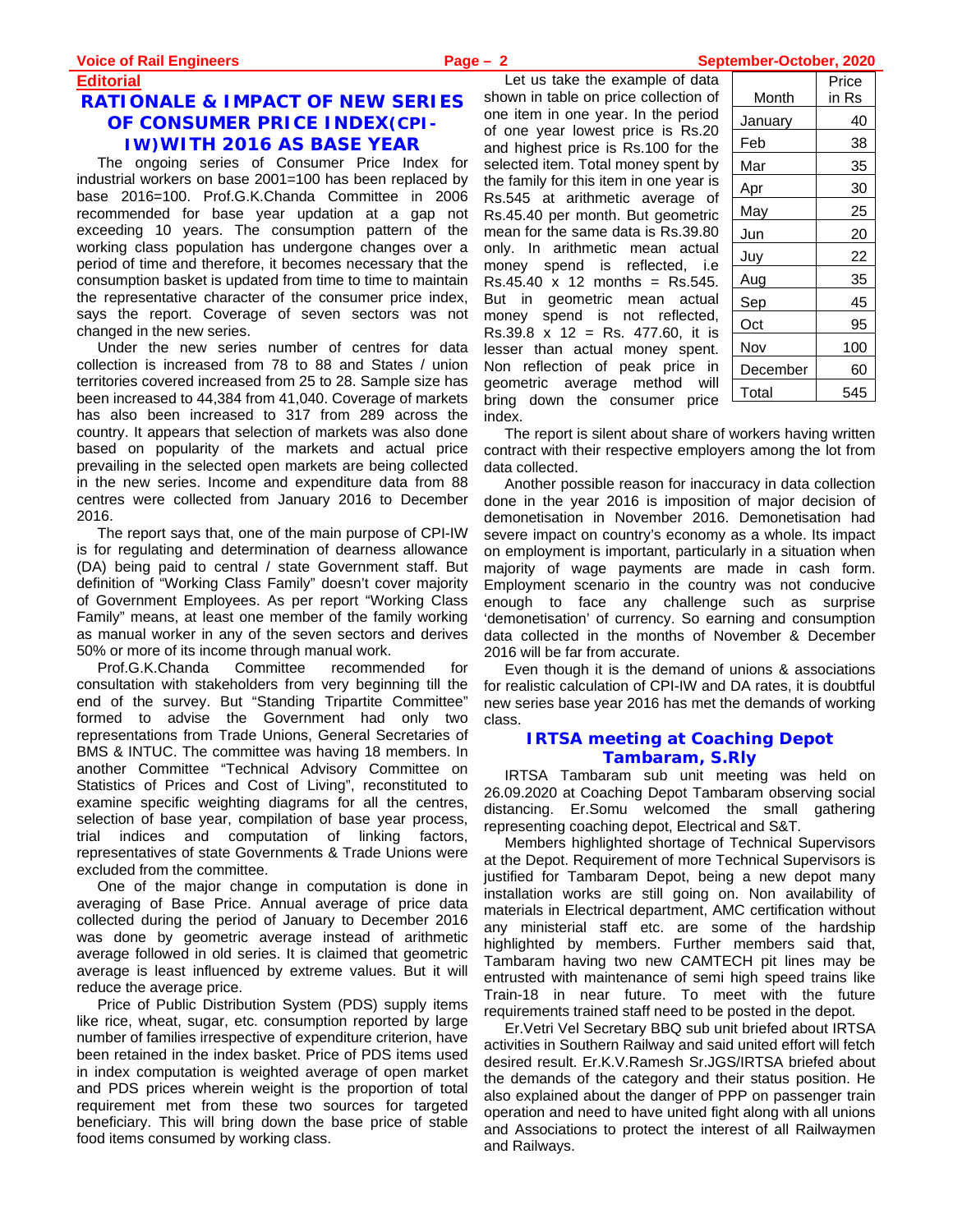# **IRTSA DEMANDS COMBINED CADRE RESTRUCTURING OF GROUP A, B AND C (Cond. from page1)**

10) In the Technical Departments of Engineering, Mechanical, Electrical, Signal & Telecommunications and Stores, only 3447 Group B posts for 7.77 lakh posts of Group C & D, i.e. just 0.44% posts are available in Group-B - as indicated in the Tables below:

11. **Analysis of Staff Strength in the Technical departments of IR as on 31st March 2019** 

| Gr-A  | Gr-B  | Gr-C     | Gr-D   | Total    | % Gr-A | $%$ Gr-B | % Gr C & D |
|-------|-------|----------|--------|----------|--------|----------|------------|
| 1654  | 1401  | 235462   | 44211  | 282728   | 0.59%  | 0.50%    | 98.92%     |
| 685   | 589   | 52201    | 4571   | 58046    | 1.18%  | 1.01%    | 97.81%     |
| 946   | 544   | 258496   | 7941   | 267927   | 0.35%  | 0.20%    | 99.44%     |
| 812   | 558   | 146512   | 7784   | 155666   | 0.52%  | 0.36%    | 99.12%     |
| 494   | 355   | 16886    | 3388   | 21123    | 2.34%  | 1.68%    | 95.98%     |
| 4,591 | 3.447 | 7,09,557 | 67,895 | 7,85,490 | 0.58%  | 0.44%    | 98.98%     |
|       |       |          |        |          |        |          |            |

*(Ref: Indian Railways Annual Statistical Statement for the year 2018-19)* 

12) In fact, number of Group-B posts in Technical departments of Railways had witnessed negative growth. It was reduced from 4274 to 3447 between the year 2009 and 2019. Thus strength of Group-B posts was reduced by 20% in a period of ten years.

13) In spite of more complex nature of duties and higher responsibilities on account of requirements of Safety & modernisation, Railways have the lowest %age of Gazetted posts in Group A & B vis-à-vis total strength - in comparison to total strength of all Central Government departments.

| Group wise sanctioned posts as on March 2018 |                                           |         |                        |                     |  |  |  |  |
|----------------------------------------------|-------------------------------------------|---------|------------------------|---------------------|--|--|--|--|
|                                              | <b>All Central Government</b>             |         | <b>Indian Railways</b> |                     |  |  |  |  |
| Group                                        | Sanctioned Strength   % to total Strength |         | Sanctioned Strength    | % to total Strength |  |  |  |  |
| Group-A                                      | 123932                                    | $3.3\%$ | 13662                  | 0.91%               |  |  |  |  |
| Group-B (Gaz)                                | 131269                                    | 8.7%    | 5318                   | 0.39%               |  |  |  |  |
| Group-B(NG)                                  | 200080                                    |         | 520                    |                     |  |  |  |  |
| Group-C&D                                    | 3347498                                   | 88.0%   | 1488094                | 98.70 %             |  |  |  |  |
|                                              | 3802779                                   |         | 1507594                |                     |  |  |  |  |

*(Ref: Dept of Expenditure, Ministry of Finance, Annual report on Pay & Allowances of Central Government employees for the year 2017-18)* 

14) In the present scenario of huge investments and fast & prompt completion of new projects, more number of posts in gazetted cadre is essentially required, so that decision making and accountability can be broadened in the administrative hierarchy.

# **15) Railway Board made a principle decision for combined cadre restructuring long back, part of minutes of Board meeting is given under,**

- a) It would be relevant to point out that on Indian Railways, Group 'B' officers constitute only 0.5% of its total workforce whereas, the average in respect of Group 'B' officers for All India Central Government employees comes to 5.6% i.e. 10.6 times higher as compared to Railway Group 'B' officers. Further, with reference to the Ministry of Culture which has the second lowest percentage of Group 'B' officers this ratio is 1:6 as compared to Railways. In this context, it is imperative that for efficient and effective utilization of existing manpower resources on Railways, the ratio of Group 'B' officer vis-à-vis non gazetted employees is to be improved keeping in view the functional consideration.
- b) While the proposal for upgradation on above lines was under consideration the earlier AM (Staff) discussed the matter with both the Federations regarding upgradation of certain percentages of Group 'C' posts to Group 'B' gazette post and also regarding simplification in the selection procedure for Group 'B' post. Based on the said deliberations a Note for Discussion in Board's Meeting was submitted. The said Note was considered in full Board meeting held on 29.11.2011 and Board directed as under:-
- c) **"Board directed that a comprehensive proposal on restructuring involving Group 'C', Group 'B' and Group 'A' cadres be worked out to enable Board to take a considered view"**

16) 7thCPC in its report for Technical Supervisors vide para 11.40.113 recommended that, *"Considering the feedback provided by the Railway Board and upon close analysis of the cadre structure, we are of the view that there is some element of stagnation at the GP 4600 stage. Accordingly, it is suggested that Railway Board should consider enhancing the number of posts in the next higher level" …*

17) It is therefore requested that the combined cadre strength of Technical Departments including all posts in Group- A, B and C on Indian Railways may please be restructured as under -- so as to be comparable with, if not higher than, the All India Average % age of Group A, B & C of Central Government employees in other Departments:

| PROPOSED DISTRIBUTION OF POSTS ON RAILWAYS                                                                 |                   |                                   |  |  |  |  |  |
|------------------------------------------------------------------------------------------------------------|-------------------|-----------------------------------|--|--|--|--|--|
| AS PER ALL INDIA AVERAGE %age DISTRIBUTION OF POSTS UNDER CENTRAL GOVERNMENT                               |                   |                                   |  |  |  |  |  |
| Group of Posts<br>Existing% age Distribution of<br>Proposed % age Distribution in Technical Departments on |                   |                                   |  |  |  |  |  |
|                                                                                                            | Posts on Railways | Railways As per All India Average |  |  |  |  |  |
| Group A                                                                                                    | 0.91%             | 3.3%                              |  |  |  |  |  |
| Group B                                                                                                    | 0.39%             | 8.7%                              |  |  |  |  |  |
| Group C & D                                                                                                | 98.70%            | 88.0%                             |  |  |  |  |  |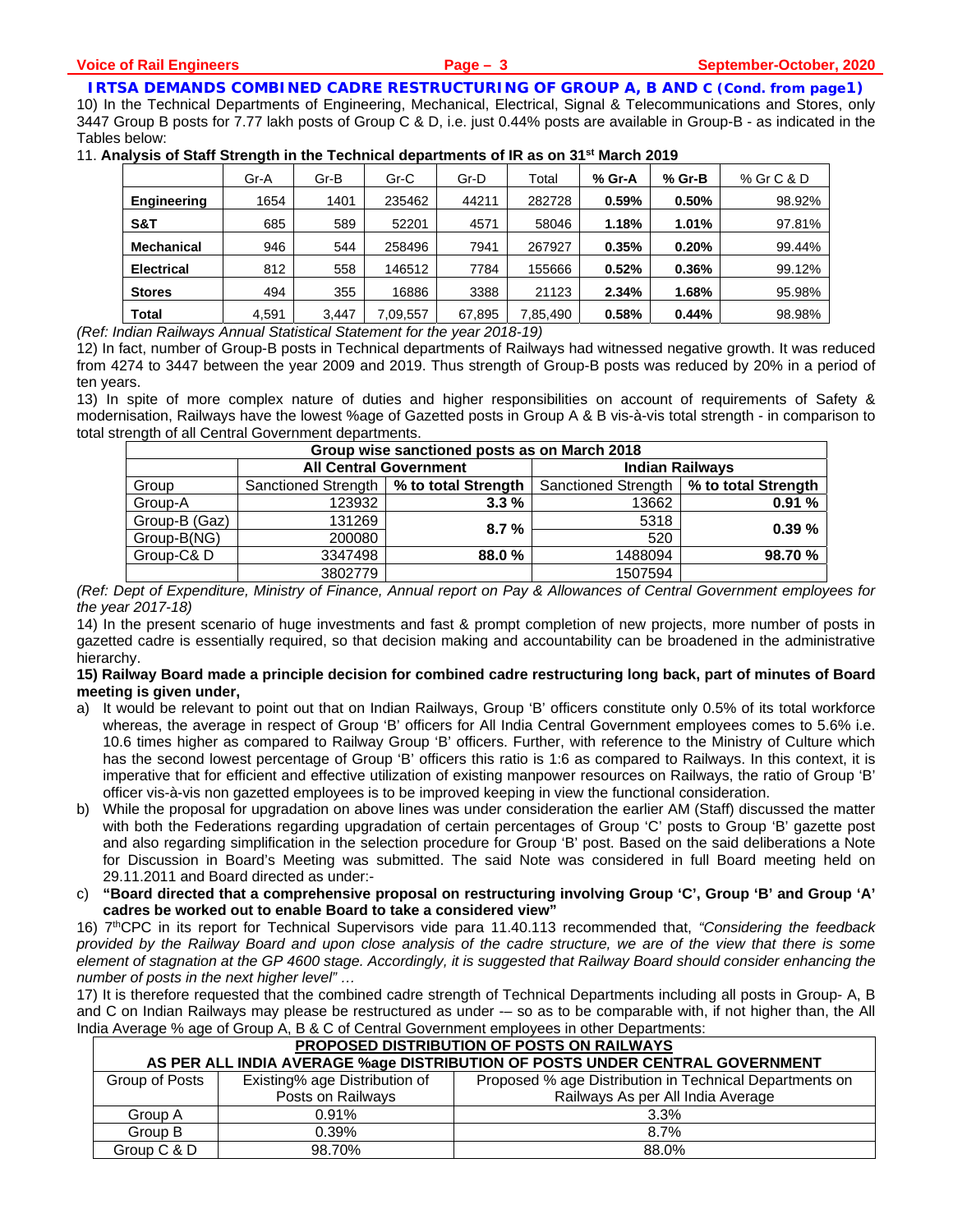# **PAY CEILING ON ENTITLEMENT OF NDA IS INJUSTICE, IRTSA APPEALS TO RLY BOARD TO REMOVE CEILING**

# **Payment of Night Duty Allowance (NDA) pursuant**  to the recommendations of  $7<sup>th</sup>$  CPC. – Appeal for **removal of ceiling for entitlement of NDA**

1) We would like to bring to your kind notice on ceiling of basic pay Rs. 43,600/- per month for entitlement of Night Duty Allowance as per Railway Board letter cited in reference -1. NDA is available to all Group 'C' and Group 'D' employees in Railways for past many decades.

2) Payment of Night Duty Allowance was dealt extensively by Justice NM Miabhoy Tribunal, which is also known as Railway Labour Tribunal, 1969 and the present dispensation is based on the recommendation of the said Tribunal.

3) In pursuance of recommendations of  $4<sup>th</sup>$  CPC, a committee was constituted by DoPT to determine the rates of NDA. While implementing the committee's recommendations it was held in the DoPT O.M cited in reference-2 that *"The ceiling of pay for entitlement of Night Duty Allowance shall be Rs.2200/- per month. There will, however, be no ceiling for entitlement of Night Duty Allowance in respect of the officials who are at present getting this benefit as per existing criteria"* 

4) 5<sup>th</sup> CPC in its recommendations in para 106.32 recommended for continuance of NDA to all Group 'C' & 'D' employees of Indian Railways and recommended that, *"the relaxation of the ceiling for Night Duty Allowance be restricted to only those categories presently availing themselves of this benefit. It may not be extended to any further categories. On all other aspects of Night Duty Allowance we recommend status quo."* 

5) 6<sup>th</sup> CPC in its recommendations in para 4.2.87 recommended for doubling of extent rates of Night Duty Allowance without modifying any other criteria.

6) 7th CPC cited DoPT's O.M. No.12012/4/86-Estt. (Allowances) of 04.10.1989 (cited in reference-2) in para 8.17.73 as a base of its recommendations on Night Duty Allowance.

 $7$ )  $7<sup>th</sup>$  CPC accepted that, compensation for night workers in the form of working time, pay or similar benefits shall recognise the nature of night work, there are deleterious effects of prolonged periods of continuous night duty and sleep is likely to be interrupted during day time compared to night time.

8)7<sup>th</sup>CPC in para 8.17.76 discussed about the rate of NDA paid to all Railway Employees at each level of Grade Pay based on the average of Minimum and Maximum of the entire Pay Band and recommended that with the computerization of pay rolls, the amount of Night Duty Allowance can be easily calculated for each employee on actual basic pay drawn by them.

9)  $7<sup>th</sup>$  CPC in para 8.17.77 recommended the following:

- This amount of NDA should, however, be worked out separately for each employee. With the computerization of pay rolls, working out the amount of NDA automatically for each employee every month will not entail any difficulty. The existing formulation for giving same rate of NDA for all employees with a particular GP should be abolished.
- This formulation will extend to all employees across all ministries/departments who were already in receipt of Night Duty Allowance.
- 10) 4<sup>th</sup>, 5<sup>th</sup>& 6<sup>th</sup> CPCs recommended rates of Night Duty

Allowance for all Group 'C' & 'D' Railway employees without any ceiling and extended it to all the employees already in receipt of it.

11) 7<sup>th</sup> CPC recommended NDA based on actual basic pay, and extended it to all employees already in receipt of NDA.

12) Hence, fixing any ceiling of basic pay for entitlement of NDA is in violation of CPCs Recommendation.

13) All those working in Pay Level 7 are deprived. Even seniors in the Pay Level 5 and 6, whose basic pay have crossed the ceiling limit of Rs. 43,600 are deprived with respect to the juniors. There will be general aversion among seniors to work in night shift. This will ultimately affect the quality.

**14) It is therefore requested that, all the nongazetted staff who are booked to perform night duty for round the clock train operation, irrespective of category, cadre, department, should be allowed to claim Night Duty Allowance without any upper pay ceiling, and orders of recovery should also be withdrawn forthwith.** 

**Highlights of Railway Board letter No. 2018/TransCell/Health/HMIS, Dated: 26.10.2020 Sub: Pan India implementation of HMIS over Indian** 

**Railways Ref: Board's letter No. ERB-1/2020/23/21 dated 27.08.2020** 

1) **Implementation of Hospital Management Information System (HMIS) over Indian Railways** has been envisaged for bringing complete hospital management in IR on single architecture.

2) To fast track the implementation of HMIS over IR, it is better not to go for development of any new application.

3) Application which is presently available with Govt/reputed private agencies and is reliable and time tested. With small changes in the software (Customization), it may be made fit for Railway use.

4) RailTel to use C-DAC's software for the HMIS project with following features:

- Available in Open Source Technology and is portable across a variety of platforms
- Customized clinical data according to department and laboratory
- Multi hospital feature to provide Cross consultation for patients among different health professionals within the State.
- Interface with Medical Equipment, Barcode, Biometrics, Digital Tablets & integration with other software of Railways like IRPES, IPAS is easier with open source based software.
- Beneficiary can carry their health record in mobile
- 5) **The software will be integrated with UMID system**.

6) The present system being planned for IR is for bringing complete hospital management on single architecture to prevent pilferage and for making administration of hospital services seamless.

7) **PM-JAY system of referral may be integrated with HMIS of IR** and the Software agency to do so, as and when PM-JAY system is ready.

8) LAN work in hospitals and dispensaries and connecting to RailNet/Internet (other than in the present scope) will be carried out by Zonal Railways.

9) Provision of Hardware like computers, printers, bar code readers, etc shall be provided by the Zonal Railways (other than the present scope).

10) Medical and diagnostic machines to be connected on this IT platform.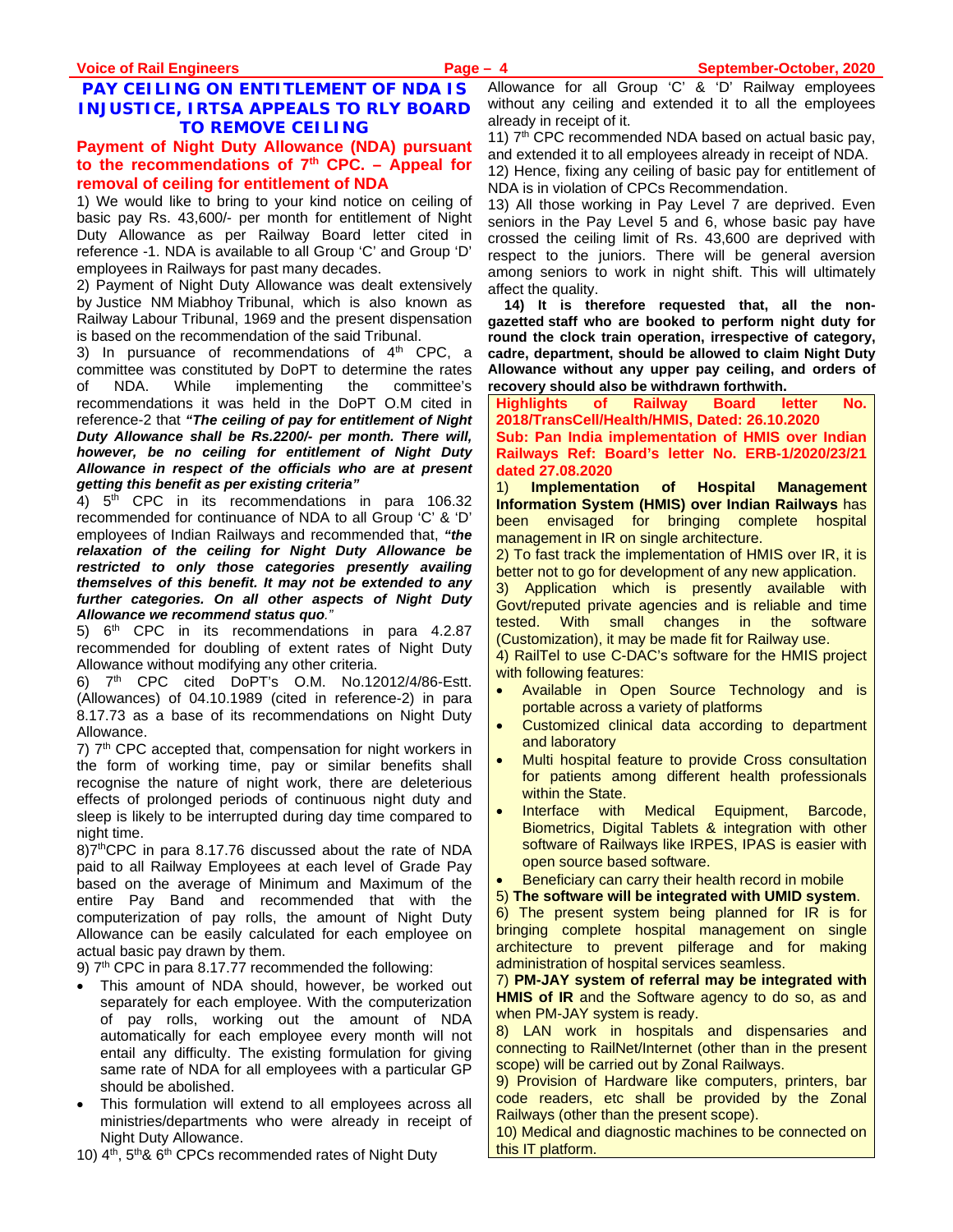# **RAILWAY BOARD ORDERS**

**Railway Board letter No. 2017/Trans/01/Policy, dated 10.09.2020**

# **Subject: Online Allotment of Railway Officers Rest House, Holiday Homes, Community Centres / Halls**

Ref: Railway Board's letter of even number dated 31.5.2018

In order to develop an online system for booking of Staff/ Supervisors Rest Rooms, Holiday Homes (Officers/ Staff). Community Centres/ Halls & Officers Rest Houses with automatic allotment facility for certain percentage. and in continuation of letter under reference above. Board (Chairman & CEO, Railway Board) have approved the following :

1. The project will be part of Welfare Module of HRMS Project & charged accordingly.

2. The project is to be commissioned preferably along-with online payment option.

3 In view of co-existence of Division(s), Headquarter(s) and various units at same location, the administrative power of the allotment of Rest House facility and its control after the operationalisation of the online allotment facility will be as per the existing administrative control and allotment.

4 There shall be an Automatic allotment (Software generated) of Rooms/ beds upto 50% of the total numbers. The same will be further reviewed as per the experience gained after six months of implementation of the project.

5. Allotting ORH on long term basis for officers on transfer/temporary posting to be done based on 1:1 from Automatic and Manual quota of allotment by the Admin.

6. The rest house inventories are to be fed in the system starting from NWR & initially ORH booking of the project may be commissioned over NWR. After verifying its satisfactory working (software), project will be rolled out at other units.

7. Other parts of the project including online booking of Holiday Homes, Staff Rest Houses etc. shall also be developed and to be rolled out from NWR.

8 Other Rules and Guidelines in this regard will remain. same and as modified from time to time.

**Railway Board letter No. No.E(P&A)II/2020/PLB-1 (RBE No.91/2020), Dated 21.10.2020** 

#### **Subject: Payment of Productivity Linked Bonus to all eligible non-gazetted Railway employees for the financial year 2019-2020**

The President is pleased to sanction **Productivity Linked Bonus (PLB) equivalent to 78 (Seventy Eight) days wages without any ceiling on wages for eligibility for the financial year 2019-20 to all eligible non-gazetted Railway employees** (excluding all RPF/RPSF personnel). Where, wages exceed Rs.7000/- per month, Productivity Linked Bonus will be calculated as if the 'wages' are Rs.7000/- p.m.

2. 'Wages' for the purpose of calculating Productivity Linked Bonus shall include 'Basic pay' as defined in the Railway Services (Revised Pay) Rules, 2016 and dearness allowance drawn during the financial year 2019- 20. Other conditions of eligibility, method of calculation of wages, etc., as prescribed in this Ministry's instructions and clarifications issued from time to time, shall remain unchanged.

3. It has also been decided that in the case of eligible employees mentioned in Para 1 above who were not

placed under suspension, or had not quit service/retired/expired during the financial year 2019-20 or were on leave where leave salary admissible is not less than that admissible on leave on average pay, may be paid an amount of **Rs.17,951/-** towards Productivity Linked Bonus for the financial year 2019-20. In the case of employees other than those mentioned above, the amount of Productivity Linked Bonus may be calculated in accordance with the extant instructions on the subject.

4. Further, in relaxation to the provisions in Rules 905(2), 908 and 909 of State Railway Provident Fund Rules, as contained in Chapter 9 of R-1/1985 edition (2003 Reprint edition), such of the subscribers to the SRPF as are entitled to Productivity Linked Bonus may, if they so desire, deposit the whole or part of the amount admissible under the Scheme in their respective State Railway Provident Fund Accounts.

5. Disbursement of Productivity Linked Bonus for the financial year 2019-20 to all eligible non-gazetted Railway employees mentioned in Para 1 above should be made on priority in the same mode as payment of salary before the ensuing Puja/Dussehra holidays.

6. This issues with the concurrence of Finance Directorate of the Ministry of Railways.

#### **Highlights of Railway Board letter No. E(GP)2018/2/31 New Delhi, dt: 16-10-2020**

**Proposal for Holding of Centralised Computer based Examinations for 70% Selections and 30% LDCEs for Promotion to Group 'B' posts in the Organized Departments (except Accounts & IRPFS)** 

1) A Video Conference was held between DG/HR and CCAs/PCPOs in Board's office on 28/09/2020 to discuss a proposal under consideration of the Board for holding **Centralized Computer based Objective type examinations** for 70% Selections and 30% LDCEs for promotion to Group 'B' posts. Gist of the deliberations 2) **Selection Procedure** 

# **70% Selection**

Professional subject - 70 marks

Estt. & Financial Rules including optional Questions of 10 marks on Rajbhasha Policy - 30 marks

**30% LDCE** 

Professional subject - 70 marks

Estt. & Financial Rules including optional questions of 10 marks on Rajbhasha Policy - 20 marks

G.K. (excluding current affairs) -10 marks

3) Question Paper will have 125 Questions out of which 100 questions can be attempted

4) Qualifying marks will be 60% in both 70% Selection & 30% LDCE.

5) 01 mark will be allotted for every correct answer and 1/3rd mark will be deducted for every wrong answer.

6) Examination for **70% Selections** for all the services will be held on a single day across Indian Railways.

7) Similarly examination for **30% LDCE** will be held on a single day only as per the existing practice

8) Results publication, Medical & Vivo-voce will be done by respective zone.

#### 9) **Action Plan**

Syllabus for professional subjects of 30% LDCE has been notified by Board.

A unified syllabus for 70% Selection needs to be prepared and notified by the respective CCAs.

A bilingual (Hindi & English) objective type question bank **……Continued on page-8**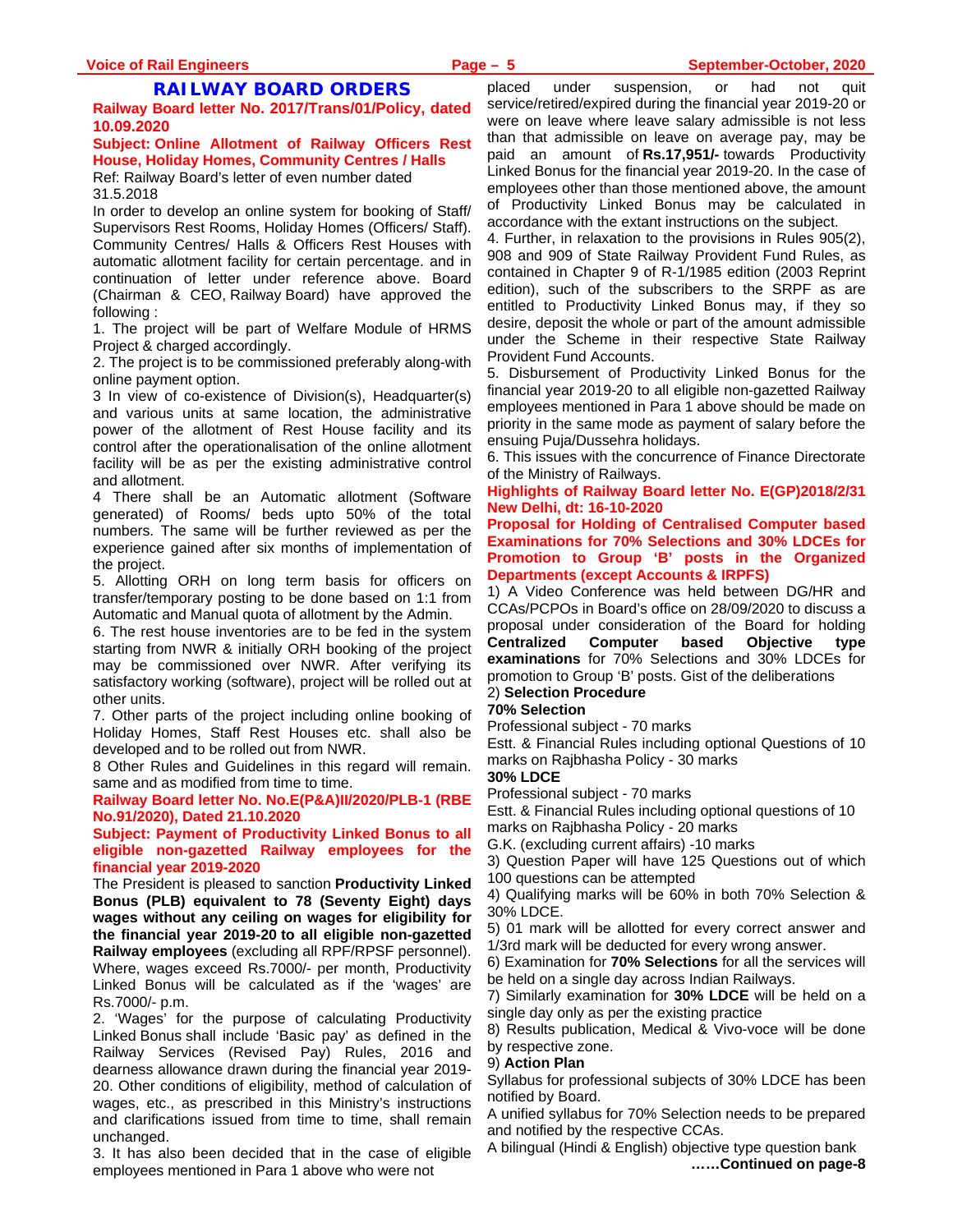# **IRTSA DEMANDS FOR TRAINING OF JES IN TTC & BTC DURING PANDEMIC**

#### **Sub: Training of Junior Engineers in Indian Railways.**

**Ref:** Revised Training Modules for Supervisors of Mechanical Engineering Dept, No.E(MPP)2019/3/48 (RBE No. 32/2020) dated 18.03.2020.

1) Indian Railways Technical Supervisors Association (IRTSA) submits the following for your kind consideration and favorable decision regarding training of candidates directly recruited as Junior Engineer and employees selected as JE through LDCE required to undergo training as per the revised training modules cited in reference.

2) In Mechanical department JE/Direct Recruits and JE selected through LDCE are required to undergo training at Supervisors Training Centre (STC). STCs are imparting training & refresher courses for employees of all departments of Railways on varied subjects. During lockdown and in partial relaxation period, STCs could not conduct training & refresher courses as per planned time table. Hence STCs have to make special efforts to conduct the training & refresher courses that could not be conducted due to lockdown.

3) Immediately after partial relaxation of lockdown appointment process has been started throughout Indian Railways. Junior Engineers appointed after partial relaxation is necessarily deputed to STCs for a training period of 52 weeks.

4) STCs are not in a position to enroll Junior Engineer/DR into their training schedules since they are pre-occupied with many mandatory training & refresher courses.

5) In the partial lockdown only limited public & train services are operationalized as per Home Ministry's order. In this situation travelling of trainees in batches from their respective reporting Railways/PUs to STCs and other places may not be possible and it may lead to spreading of corona virus.

6) It will be suitable to conduct the training programme of Junior Engineers at the Technical Training Centers and Basic Training Centers of respective PUs and Workshops for Mechanical and Electrical departments.

7) It is also pertinent to mention that, Indian Railways Institute for Signal Engineering and Telecommunications (IRISET) have conducted online classes for training Junior Engineer (S&T) trainees through 28 e-courses during the lockdown.

**8) It is therefore requested that,** 

- **i. All the training programmes of Junior Engineers of PUs & Workshops of Mechanical and Electrical departments may please be conducted at TTCs and BTCs of respective PUs and workshops.**
- **ii. Wherever the services of other Railway faculties are necessary, classes may please be arranged on-line.**
- **iii. Present batch of 48 Apprentice JEs recruited in the month of September 2020 for ICF may please be given training at TTC & AWTI of ICF.**

**Units! Strengthen IRTSA, Send Central Quota &** 

**Struggle Fund - Through Bank Draft in favour of "INDIAN RAILWAYS TECHNICAL SUPERVISORS** 

**ASSOCIATION" To: Central Treasurer IRTSA, Er O. N. Purohit, 106 A, Suraj Nagar, Jodhpur-342008 (Mobile:09828024476)**

# **Highlights of Report on New Series of Consumer Price Index for Industrial Workers (CPI-IW) (Base 2016 = 100)**

To capture the latest consumption pattern of working class families, the Labour Bureau had conducted the base revision exercise of CPI-IW to update the base year of the existing series of CPI-IW(2001=100) to the base 2016=100. The main objective of the exercise is to bring out the new series of All-India and individual centre-wise Consumer Price Indices for Industrial Workers based on the latest consumption pattern.

1) The history of compilation & maintenance of CPI-IW owes its origin to the First World War.

2) Compilation of index numbers on uniform and scientific lines was started only after the conduct of the Family Living Surveys by the Labour Bureau during 1958-59 at 50 important industrial centres.

3) CPI price index numbers for industrial workers was made with base year 1960=100.

- 4) 1960=100 series was replaced by 1982=100 in 1988.
- 5) 1982=100 series was replaced by 2001=100 in 2006.

6) CPI-IW measures the relative changes in retail prices over a period of time in respect of a fixed set of goods and services consumed by an average working class family in a given area with reference to a base year.

# 7)**CPI(IW) is mainly used for**

- a) Regulating & determining dearness allowance (DA) paid to Central & State Government employees and workers in industrial sectors.
- b) Fixation and revision of minimum wages in scheduled employments.
- c) Widely used as macroeconomic indicator of inflation.

8)**Major Recommendations of IRC (2006) of Prof. G. K. Chadha Committee in 2006 pertaining to CPI-IW with base year 2001-100**.

- a) Base year updation at a gap not exceeding 10 years.
- b) Consultations with stakeholders from very beginning till the end of survey.
- c) Standing Tripartite Committee (STC) to be constituted of all the stakeholders like Trade Unions', Employers Organisations'.
- d) Central/State Government Departments, Women's Organisations and representatives from the newly emerging sectors.
- e) Coverage of sectors be extended beyond existing seven sectors. Number of centers to be reviewed and new upcoming centers to be added.

9) The major recommendations of the committee have been considered and incorporated in the base revision of CPI-IW (new series).

10)**The new series covers the industrial workers from the existing seven sectors viz**.

- i. Factories
- ii. Mines
- iii. Plantation
- iv. Railways
- v. Public Motor Transport Undertakings
- vi. Electricity Generating &
- vii. Distributing Establishments and Ports & Docks.

11) **Working class family:** At least one member of the family working as manual worker in any of the seven sectors and derives 50% or more of its income through manual work.

*….. Continued on page-7*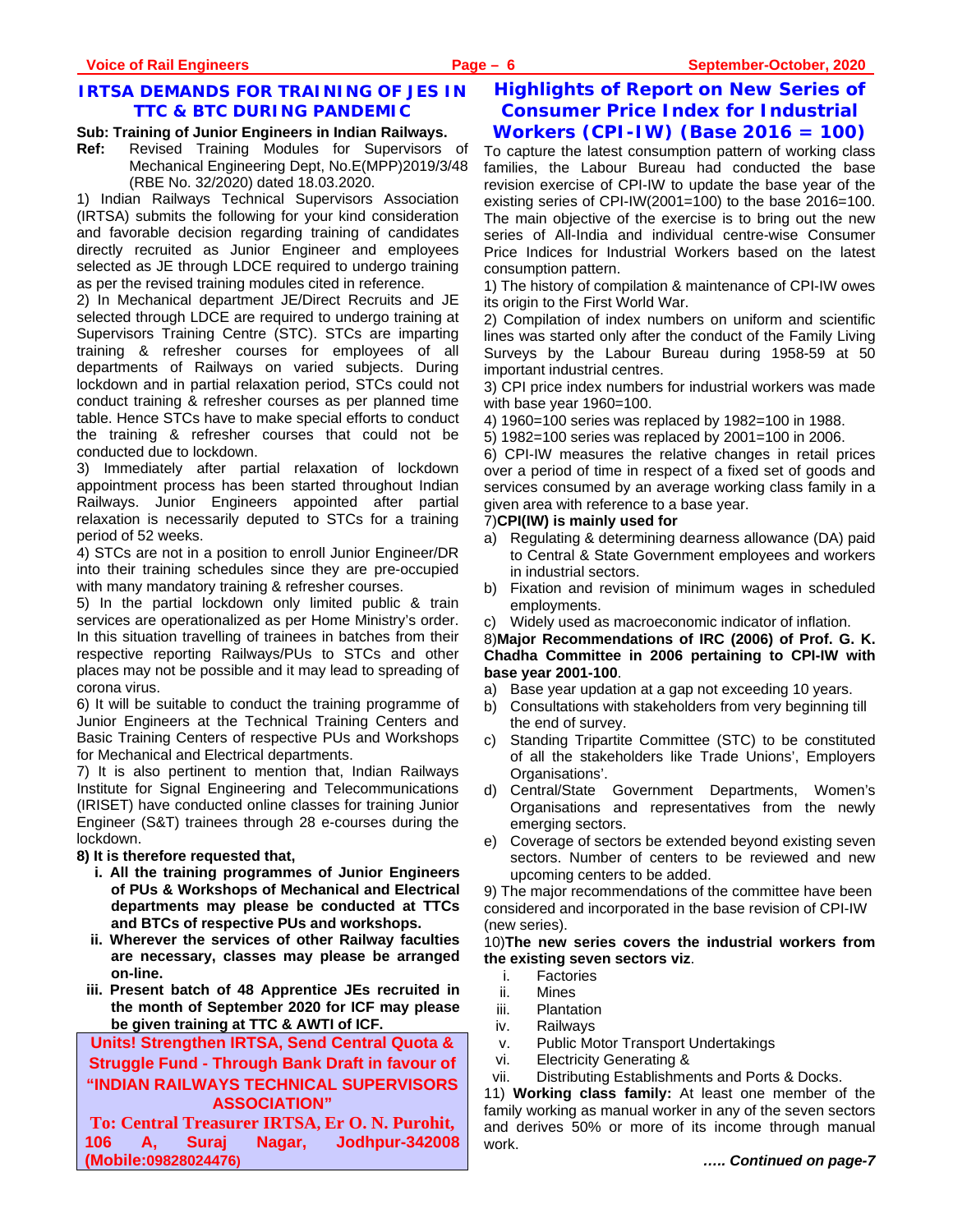# **CPI-IW NEW SERIES …. Continued from page-6**

#### 12)**Selection of centres**

a) Seven sectors registered increase of 15% in industrial workers. So number of centres increased in proportion from 78 to 88.

b) Total number of centres were allocated amongst seven groups in proportion to the employment.

c) Distribution amongst states on the basis of industrial employment.

d) Maximum seven centres per state.

e) 63 centres are in both old & new, 13 centres dropped and 23 new centres added.

13) Sample Size has been arrived at by using the Coefficient of Variation (C.V) of sub-sample indices of 36 months (January, 2010 to December, 2012) for each centre.

14) The sample sizes varied at different centres from 216 to 3024.

15) Consumption pattern of the working class population at all the 88 selected centres across the country during Jan-2016 to Dec-2016

16) The information collected are nature of employment along with industry/occupation, age, marital status, literacy level, economic status, activity status, earning strength, income/ receipts from various sources, quantity and expenditure/disbursement on various items purchased and consumed, expenditure on housing and other details, expenditure on items of non-consumption as well as investments and indebtedness with source and purpose of loan etc.

17) **The six consumption groups adopted for CPI-IW with base 2016=100 are as follows**:

i) Food & Beverages (Further divided into sub groups)

- ii) Pan, Supari, Tobacco & intoxicants
- iii) Clothing & Footwear

iv) Housing

v) Fuel & Light and

vi) Miscellaneous (Further divided into sub groups)

18) All-India group weights under CPI -IW 2016=100 vis-à-vis previous series

| <b>Groups</b>                             |        | Labour Bureau |        |        |
|-------------------------------------------|--------|---------------|--------|--------|
|                                           | 1982   | 2001          | 2016   | 2012   |
| I-A Food & Beverages<br>(Food Group)      | 57.0   | 46.2          | 39.17  | 36.29  |
| I-B Pan, Supari,<br>tobacco & Intoxicants | 3.15   | 2.27          | 2.07   | 1.36   |
| II. Fuel & Light                          | 6.28   | 6.43          | 5.5    | 5.58   |
| III. Housing                              | 8.67   | 15.27         | 16.87  | 21.67  |
| IV. Clothing & Footwear                   | 8.54   | 6.57          | 6.08   | 5.57   |
| V. Miscellaneous                          | 16.36  | 23.26         | 30.31  | 29.53  |
| General Index                             | 100.00 | 100.00        | 100.00 | 100.00 |

19) General pattern of declining share of food group & increasing share of miscellaneous group





20) Price details being collected from 317 markets spread across 88 centres.

21) Selection of markets & shops are done in consultation with various knowledge sources including trade union leaders, elected representatives, etc.

*(For instant in Chennai, 1) Ambattor, 2) Sembium, 3) Thiruvottriyur, 4) Saidapet, 5) Pattalam & 6) Washer Manpet markets are selected for collection of prices.)* 

22)**The definition of price** is that, consumer/industrial worker has to pay for the specified item/variety, in the selected shop of the selected market. It includes all taxes like sales tax, etc., and excludes rebates and discounts. It is the actual price prevailing in the market.

23) **Base Price:** The base prices are the annual average of the prices collected during the period of January to December, 2016. The average is the geometric average of price data and it is least influenced by the extreme values.

24) **Index Compilation Methodology:** The main components for constructing consumer price index numbers are the weights and prices.

- a) Weights are the share of actual expenditure on each commodity during the base period and
- b) Base prices are the annual average of item level prices during the 2016

25) The Laspeyres index formula has been used for index compilation. *(Same method is being used in CPI (IW) base year 2001=100).* 

26) In case of Public Distribution System (PDS) items due care has been taken to arrive at weighted price (PDS & Open Market) of the item.

27) The index for the housing group is revised twice in a year i.e. in January and July month of every year.

28) 'Arithmetic Conversion method' is used to work out linking factor or conversion factor of the two series i.e. 2001 & 2016. This method had been adopted for linking 1982 series with 2001 series.

**Readers, Zones & Sub-units - Please send Annual Subscription for** *"Voice of Rail Engineers"* **to K.V.Ramesh**, G3 – Likith Homes, 3, Lakshmanan Nagar West Street, Peravallur, Chennai 600082. Mobile:09003149578**.**  *Email: rameshirtsa@yahoo.co.in*